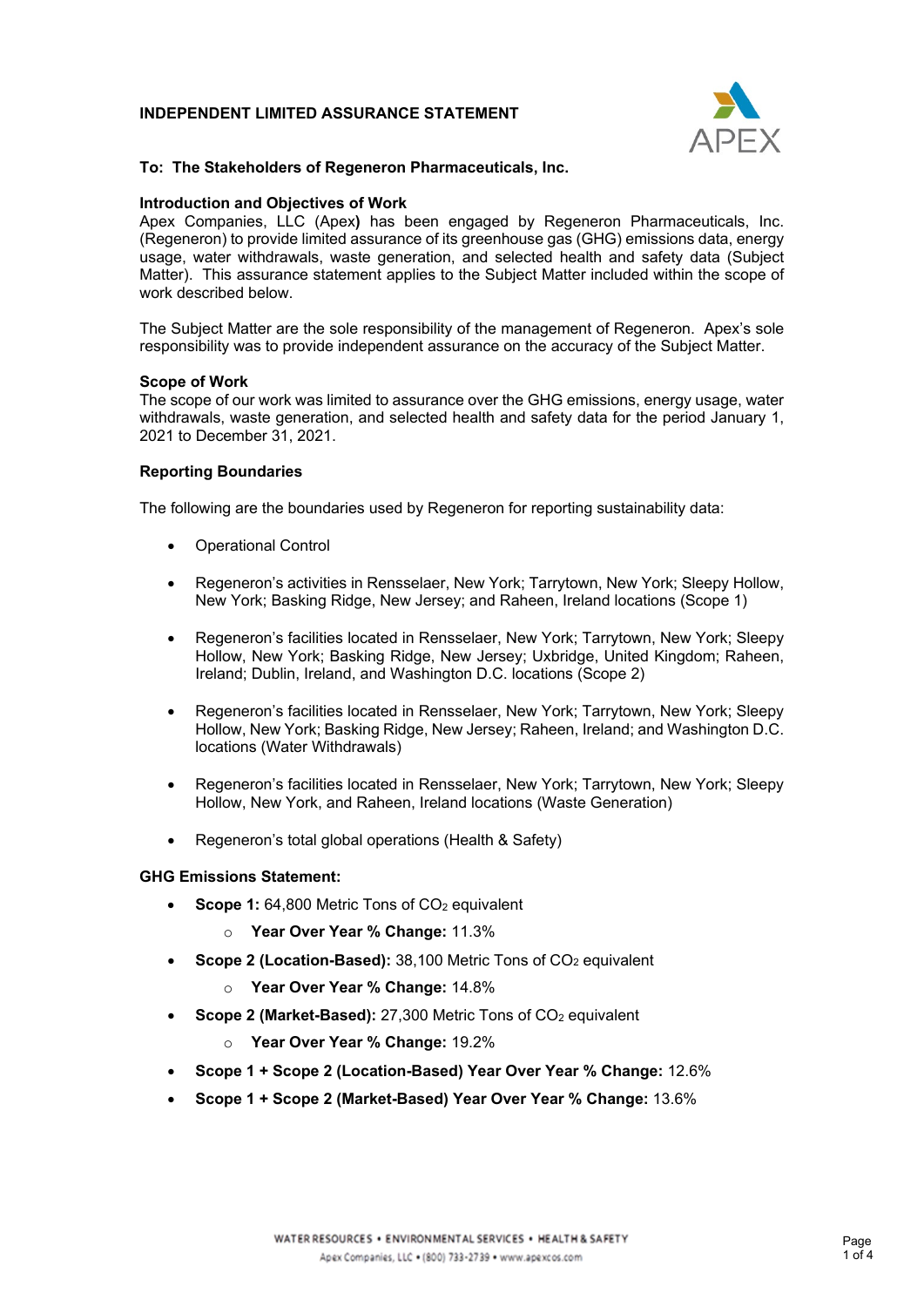# **Energy Consumption**

- **Renewable Electricity Consumption:** 38,200 MWh
- **Non-renewable Electricity Consumption:** 156,400 MWh
- **Total Fuel Consumption:** 334,800 MWh

# **Water Withdrawals:**

• **Global Water Withdrawals:** 2,220 Megaliters

# **Waste Generated:**

• **Waste Generated:** 6,770 Metric Tons

# **Selected Health & Safety Data:**

- **Total Recordable Incident Rate (TRIR):** 0.719
- **Lost Time Incident Rate (LTIR):** 0.109
- **Days Away Restricted or Transferred (DART):** 0.455
- **Fatalities:** 0

 Data and information supporting GHG emissions, water withdrawal, and waste generated were historical in nature and in some cases estimated.

Data and information supporting health and safety data were historical in nature.

# **Criteria against which verification was conducted:**

- • World Resources Institute (WRI)/ World Business Council for Sustainable Development (WBCSD) Greenhouse Gas (GHG) Protocol Corporate Accounting and Reporting Standard (Scope 1 and 2 GHG emissions)
- CDP Water Security 2021 Reporting Guidance
- OSHA definitions for injuries and reporting.

## **Level of Assurance and Qualifications**:

- Limited
- This assurance used a materiality threshold of ±5% for aggregate errors in sampled data for each of the above indicators.

## **Limitations and Exclusions:**

Excluded from the scope of our work is any verification of information relating to:

• Activities outside the defined verification period.

 employed at site level, not addressed as part of this assurance. This independent statement should not be relied upon to detect all errors, omissions or misstatements that may exist. This limited assurance engagement relies on a risk-based selected sample of sustainability data and the associated limitations that this entails. The reliability of the reported data is dependent on the accuracy of metering and other production measurement arrangements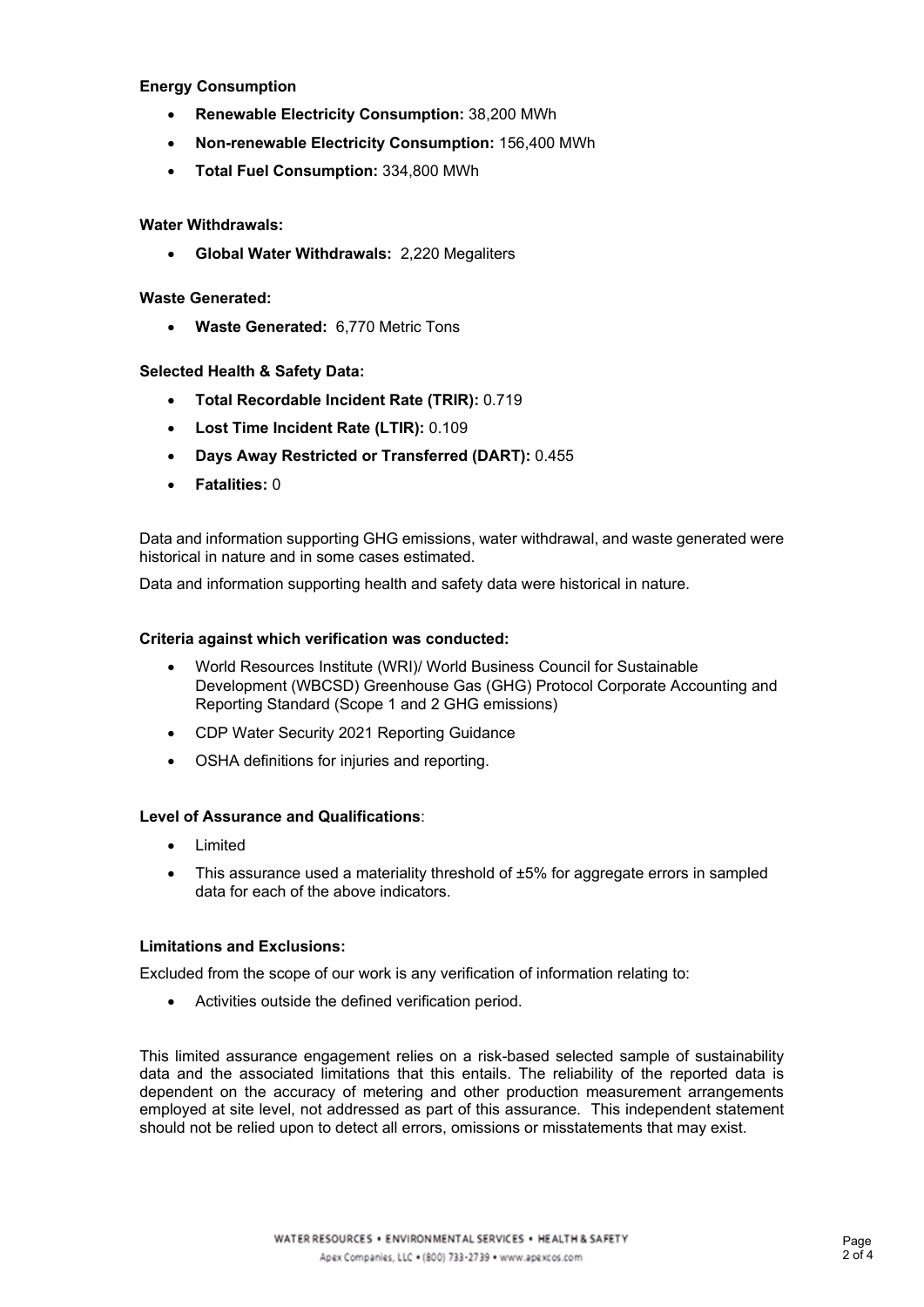#### **Responsibilities**

management of Regeneron. This preparation and presentation of the Subject Matter are the sole responsibility of the

management of Regeneron.<br>Apex's responsibilities were to:

- • Obtain limited assurance about whether the Subject Matter has been prepared in accordance with the Reporting Criteria;
- • Form an independent conclusion based on the assurance procedures performed and evidence obtained; and
- Report our conclusions to the stakeholders of Regeneron.

### **Assessment Standards**

- ISO 14064-3 Second edition 2019-04: Greenhouse gases -- Part 3: Specification with guidance for the verification and validation of greenhouse gas statements
- guidelines for external Assurance of Sustainability Reports and International Standard • We performed our work in accordance with Apex's standard procedures and on Assurance Engagements (ISAE) 3000 Revised, Assurance Engagements Other than Audits or Reviews of Historical Financial Information (effective for assurance reports dated on or after Dec. 15, 2015), issued by the International Auditing and Assurance Standards Board. A materiality threshold of ±5-percent was set for the assurance process.

# **Summary of Work Performed**

As part of our independent verification, our work included:

- 1. Assessing the appropriateness of the Reporting Criteria for the Subject Matter;
- 2. Conducting interviews with relevant personnel of Regeneron's consultant;
- 3. Reviewing the data collection and consolidation processes used to compile Subject Matter, including assessing assumptions made, and the data scope and reporting boundaries;
- 4. Reviewing documentary evidence provided by Regeneron;
- 5. Agreeing a selection of the Subject Matter to the corresponding source documentation;
- 6. Reviewing Regeneron's systems for quantitative data aggregation and analysis.

# **Conclusion**

On the basis of our methodology and the activities described above:

- • Nothing has come to our attention to indicate that the Subject Matter is not fairly stated in all material respects; and
- • It is our opinion that Regeneron has established appropriate systems for the collection, aggregation and analysis of quantitative data.